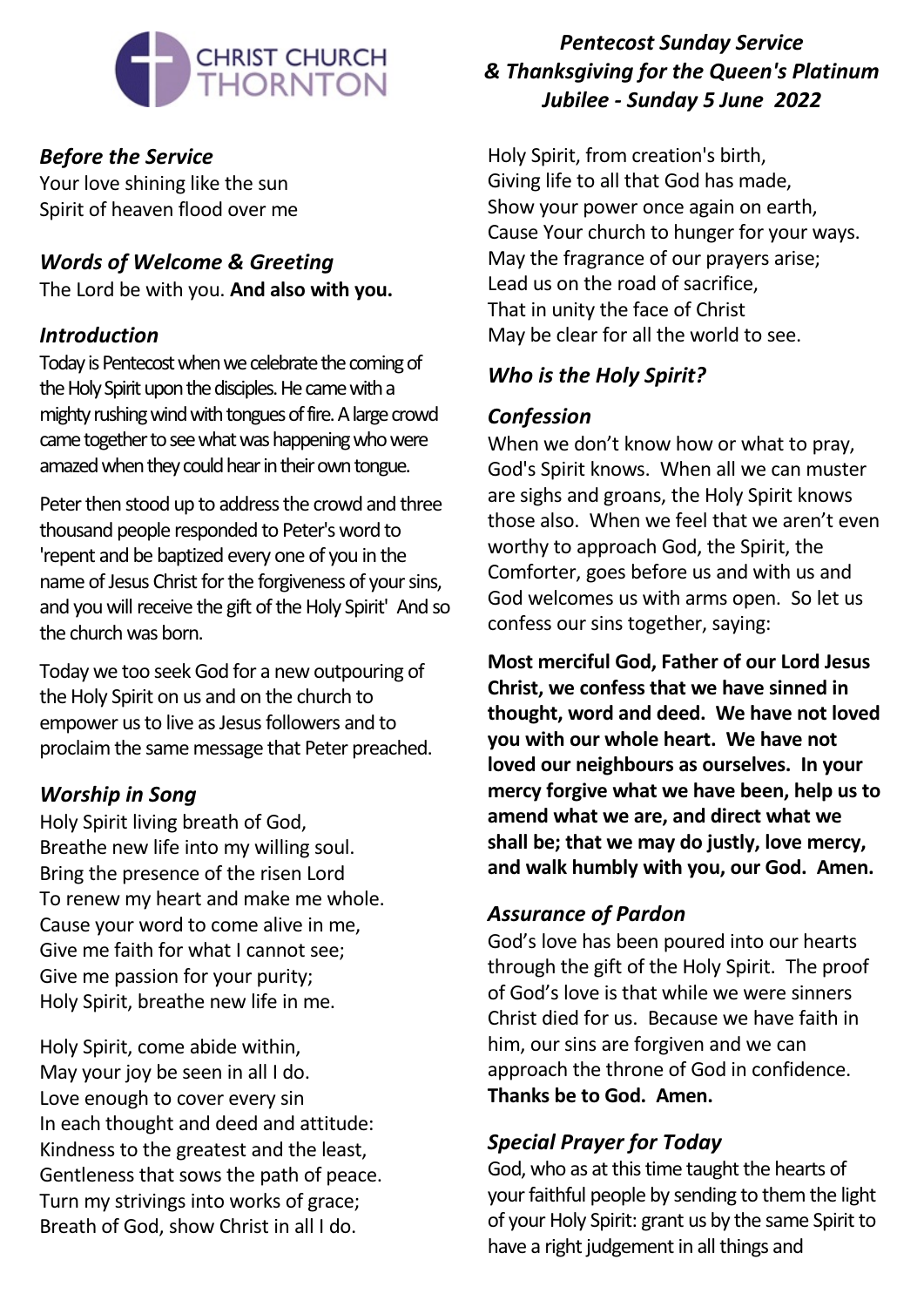evermore to rejoice in his holy comfort; through the merits of Christ Jesus our Saviour, who is alive and reigns with you, in the unity of the Holy Spirit, one God, now and for ever. **Amen.**

### *Bible Reading*

Acts 2.1-13

## *Talk - The Story of Pentecost*

## *Worship in Song*

We won't fear the battle, we won't fear the night We will walk the Valley with You by our side You will go before us, you will lead the way We have found a refuge only You can save

 Sing with joy now our God is for us The Father's love is a strong and mighty fortress Raise your voice now no love is greater Who can stand against us if our God is for us

Even when I stumble, even when I fall Even when I turn back still Your love is sure You will not abandon, you will not forsake You will cheer me onward with never ending grace

### Bridge

 Neither height nor depth can separate us Hell and death will not defeat us He who gave His Son to free us holds me in His love

## *Testimony*

## *Worship in Song*

Come people of the risen king Who delight to bring Him praise Come all and tune your hearts to sing To the morning star of grace From the shifting shadows of the earth We will lift our eyes to Him Where steady arms of mercy reach To gather children in

 Rejoice rejoice let ev'ry tongue rejoice One heart one voice O Church of Christ rejoice

Come those whose joy is morning sun And those weeping through the night Come those who tell of battles won And those struggling in the fight

For His perfect love will never change And His mercies never cease But follow us through all our days With the certain hope of peace

Come young and old from ev'ry land Men and women of the faith Come those with full or empty hands Find the riches of His grace Over all the world His people sing Shore to shore we hear them call The truth that cries through ev'ry age Our God is all in all

### *Bible Reading*

Acts 2.14-24, 32-33 & 37-41

## *Talk - The Apostle Peter's Sermon*

## *Nicene Creed*

**We believe in one God, the Father, the Almighty, maker of heaven and earth, of all that is, seen and unseen.**

**We believe in one Lord, Jesus Christ, the only Son of God, eternally begotten of the Father, God from God, Light from Light, true God from true God, begotten, not made, of one Being with the Father; through him all things were made. For us and for our salvation he came down from heaven, was incarnate from the Holy Spirit and the Virgin Mary and was made man. For our sake he was crucified under Pontius Pilate; he suffered death and was buried. On the third day he rose again in accordance with the Scriptures; he ascended into heaven and is seated at the right hand of the Father. He will come again in glory to judge the living and the dead, and his kingdom will have no end.**

**We believe in the Holy Spirit, the Lord, the giver of life, who proceedsfrom the Father and the Son, who with the Father and the Son is worshipped** and glorified, who has spoken **through the prophets. We believe in one holy catholic and apostolic Church. We acknowledge one baptism forthe forgiveness of sins. We look for the resurrection of the dead, and the life of the world to come. Amen.**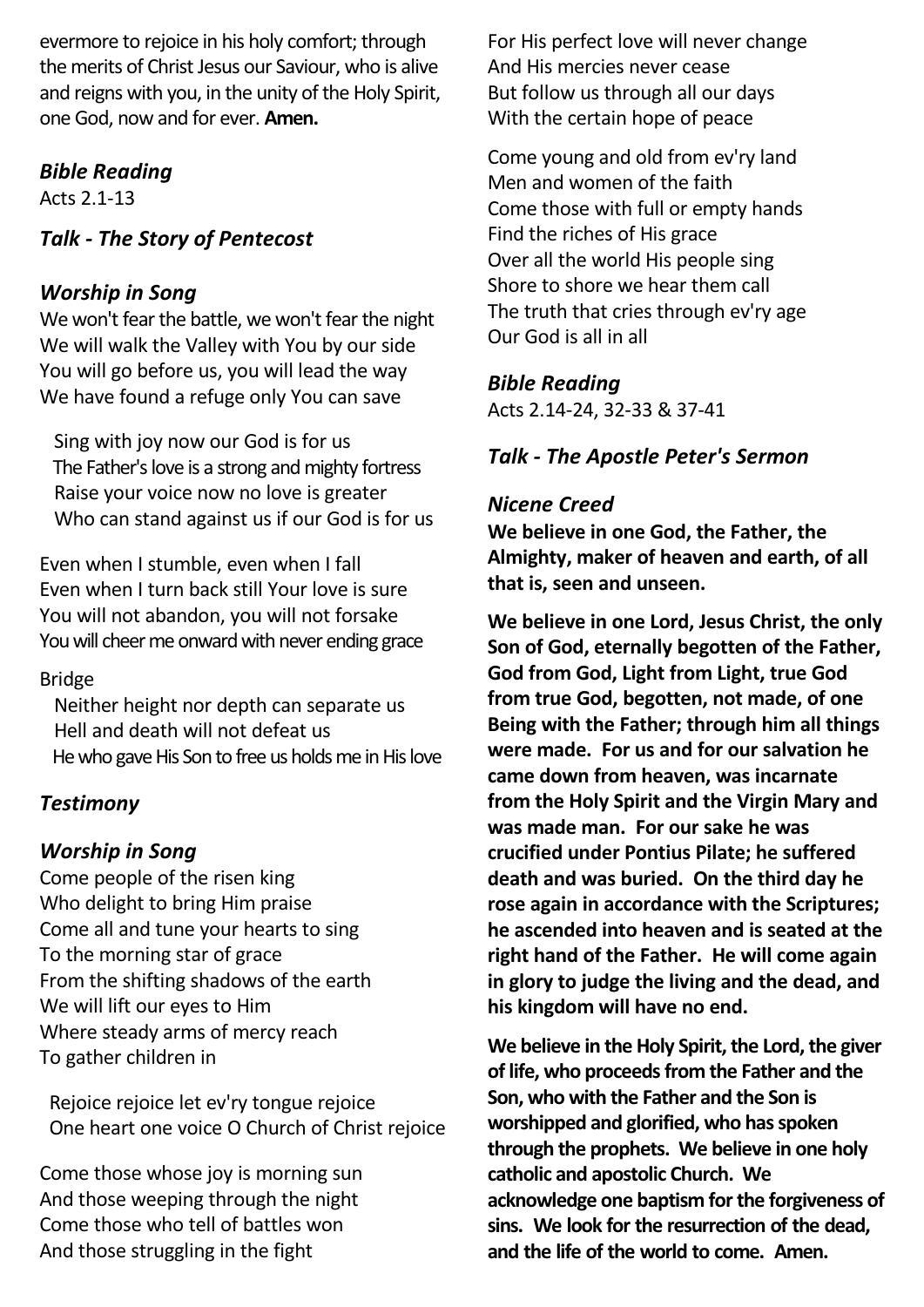### *Worship in Song*

Be still for the presence of the Lord The Holy One is here Come bow before Him now With reverence and fear In Him no sin is found We stand on holy ground Be still for the presence of the Lord The Holy One is here

Be still for the glory of the Lord Is shining all around He burns with holy fire With splendour He is crowned How awesome is the sight Our radiant King of light Be still for the glory of the Lord Is shining all around

Be still for the power of the Lord Is moving in this place He comes to cleanse and heal To minister His grace No work too hard for Him In faith receive from Him Be still for the power of the Lord Is moving in this place

## *Prayers*

### *The Lord's Prayer*

**Our Father, who art in heaven, hallowed be thy name; thy kingdom come; thy will be done; on earth as it is in heaven. Give us this day our daily bread. And forgive us our trespasses, as we forgive those who trespass against us. And lead us not into temptation; but deliver us from evil. For thine is the kingdom, the power and the glory, for ever and ever. Amen.**

### *The Peace*

God has made us one in Christ. He has set his seal upon us and, as a pledge of what is to come, has given the Spirit to dwell in our hearts. Alleluia.

The peace of the Lord be always with you **and also with you.**

## *Offertory Prayer*

Lord God, take our hearts and set them on fire for you. Take our lives and transform them to be like that of Jesus. Take our church and resurrect it with your life-giving Spirit. And take our gifts and use them for the fulfilment of your vision of peace and unity. **Amen.**

### *Worship in Song*

Love divine all loves excelling Joy of heaven to earth come down Fix in us Thy humble dwelling All Thy faithful mercies crown Jesus Thou art all compassion Pure unbounded love Thou art Visit us with Thy salvation Enter every trembling heart

Breathe O breathe Thy loving Spirit Into every troubled breast Let us all in Thee inherit Let us find Thy promised rest Take away the love of sinning Alpha and Omega be End of faith as its beginning Set our hearts at liberty

Come Almighty to deliver Let us all Thy grace receive Suddenly return and never Never more Thy temples leave Thee we would be always blessing Serve Thee as Thy hosts above Pray and praise Thee without ceasing Glory in Thy perfect love

Finish then Thy new creation Pure and spotless let us be Let us see Thy great salvation Perfectly restored in Thee Changed from glory into glory Till in heaven we take our place Till we cast our crowns before Thee Lost in wonder love and praise